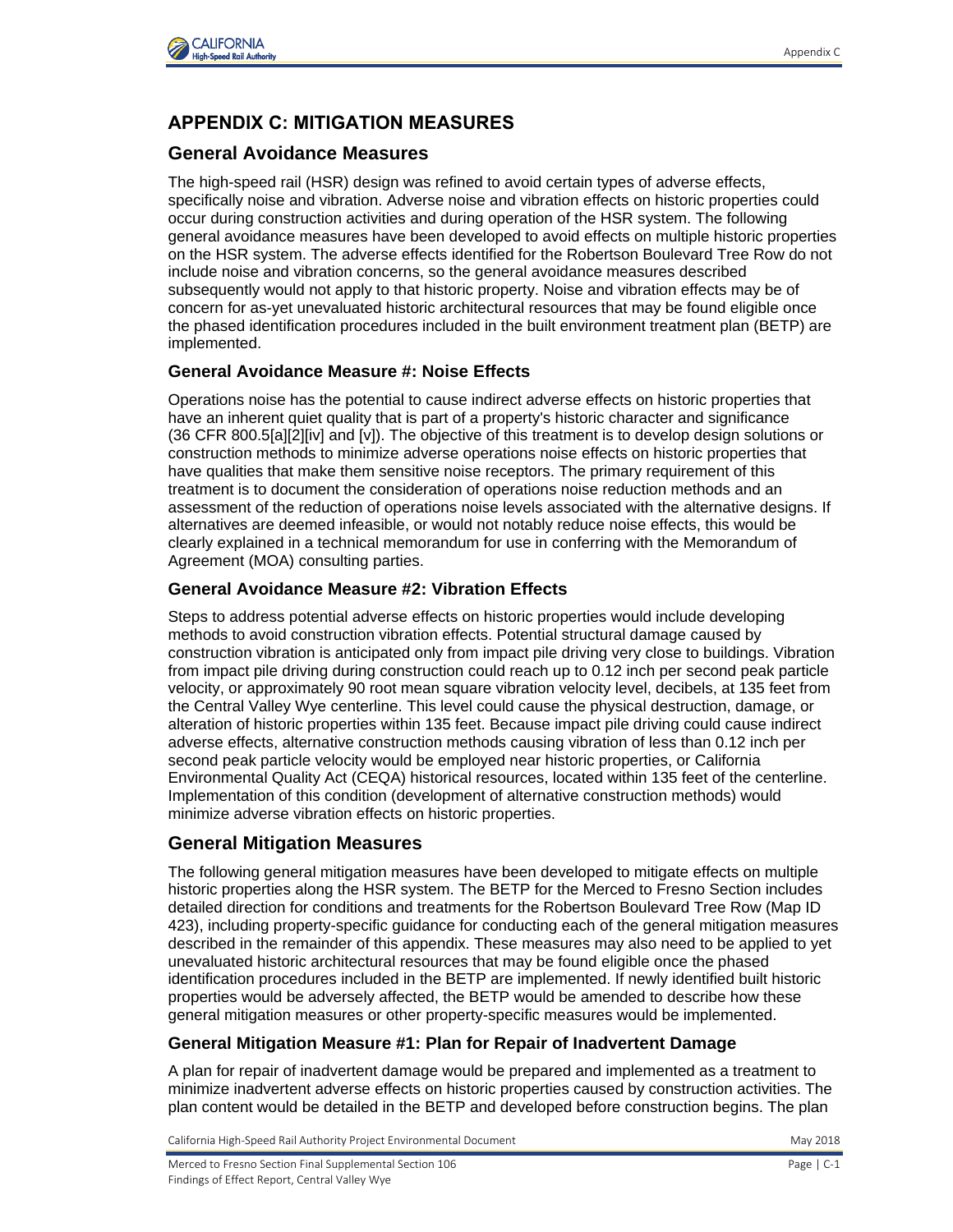would use any survey or pre-construction photographic documentation prepared for the property as part of the baseline condition for assessing damage. The plan would describe the protocols for documentation of inadvertent damage (should it occur), as well as notification, coordination, and reporting to the State Historic Preservation Officer (SHPO) and the owner of the historic property. The plan would direct that inadvertent damage to historic properties be repaired in accordance with the Secretary of the Interior's Standards for the Treatment of Historic Properties (U.S. Department of the Interior 1995). The plan would be developed in coordination with the California High-Speed Rail Authority (Authority) and the Federal Railroad Administration (FRA), and would be submitted to the SHPO for review and comment.

## **General Mitigation Measure #2: Recordation and Documentation of Historic Properties**

Historic properties that would be physically altered, damaged, relocated, or destroyed by the selected Central Valley Wye alternative would be documented in detailed recordation that includes photography. This documentation may consist of preparation of updated recordation forms (DPR 523), or may be consistent with the Historic American Buildings Survey, the Historic American Engineering Record, or the Historic American Landscape Survey programs; a Historic Structure Report; or other recordation methods detailed in the BETP. The recordation undertaken by this treatment would focus on the aspect of integrity and significance that would be affected for each historic property subject to this treatment. For example, historic properties in an urban setting that would experience an adverse visual effect would be photographed to capture exterior and contextual views; interior spaces would not be subject to recordation if they would not be affected. Consultation with the SHPO and the consulting parties would be conducted for the historic architectural resources to be documented. Recordation documents would follow the appropriate guidance for the recordation format and program selected.

Before construction, consultation would be initiated with the SHPO and other relevant parties to the Memorandum of Agreement (MOA) to identify the appropriate type of documentation. In general, photography would capture views of the historic property from multiple views and could include reproduction of historic images as well. All fieldwork necessary for photographic documentation, architectural or engineering drawings, cartography, and digital recordation through geographic information systems or global positioning systems would be completed before construction begins. The written data would include a historic narrative for the historic property that would use inventory, evaluation, and nomination documents to the extent possible.

Preparation of the photo documentation may require coordination with an interdisciplinary team, which may include an architectural historian, a historian, and a photographer. The BETP would detail the required personnel and qualification standards for these preparers. The Authority and FRA would submit the documentation to the SHPO for review and comment. The BETP would also identify the distribution of printed and electronic copies of the photo documentation, as well as permanent archival disposition of the record, if applicable.

## **Measures and Conditions Proposed to Avoid Adverse Effects on Unknown Historic Properties**

As stipulated in the Section 106 Programmatic Agreement (PA), Section VI.E, phased identification may occur in situations where the identification of historic properties cannot be completed during the environmental review process. Archaeological survey of the entire area of potential effects (APE) has not been completed due to property access restrictions. Additionally, survey of a portion of the built environment APE has not been conducted due to property access restrictions. Identification efforts would be completed following approved phased identification strategies stipulated in the Section 106 PA, Merced to Fresno MOA, and Merced to Fresno Archaeological Treatment Plan (Authority and FRA 2011, 2013a, 2013b).

The Authority would implement mitigation measures (**CUL-MM#1, CUL-MM#2,** and **CUL-MM#3**) to reduce the potential effects on unknown historic properties that may be encountered during phased identification.

May 2018 California High-Speed Rail Authority Project Environmental Document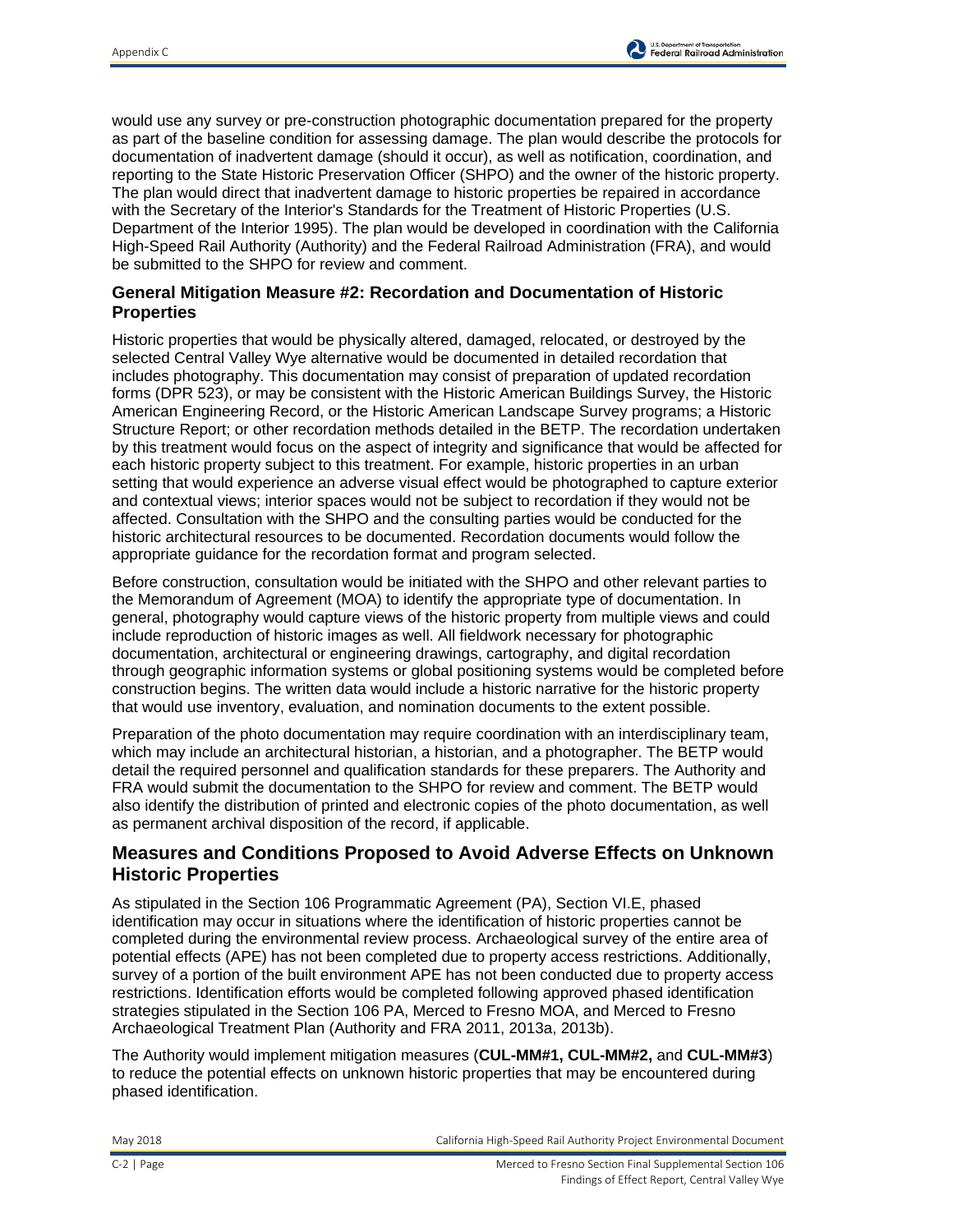

#### **CUL-MM#1: Amend Archaeological and Built Environment Treatment Plans**

As required by the MOA, the ATP would be amended as needed by the Authority, in consultation with the signatories to the MOA, and would be consistent with the requirements of the PA Stipulation VIII.B. The ATP amendment would identify specific steps and responsible parties for MOA compliance; for example, the roles and qualifications of staff; a process consistent with Section 106 and the PA; summary of archaeological resources and anticipated archaeological types; expectations for survey design; excavation strategy; relevant research questions; a monitoring plan specifying protocols of monitoring; reporting requirements; curation planning.

The BETP amendment would detail treatment measures for historic properties located within the APE that would be adversely affected by the project or have the potential to be damaged by construction activities. It would include, at a minimum, treatments to reduce adverse impacts and would include treatments to be employed before, during, or after construction. Implementation would be coordinated with the construction schedule; the related timing requirements would be included in the BETP.

This mitigation measure is anticipated to be effective because the identification of these steps provides guidance and the procedure necessary to reduce potential impacts on archaeological and historic architectural resources identified during survey or construction. Implementation of this measure would not trigger secondary environmental impacts because it would not change the scope, scale, or location of construction activities beyond those that have been described as part of the Central Valley Wye alternatives.

#### **CUL-MM#2: Mitigate Adverse Impacts on Archaeological and Built Environment Resources Identified During Phased Identification. Comply with the Stipulations Regarding the Treatment of Archaeological and Historic Built Resources in the PA and MOA**

Once parcels are accessible and surveys have been completed (CUL-IAMF#3, Preconstruction Cultural Resource Surveys), including consultation as stipulated in the MOA, additional archaeological and built environment resources may be identified. For newly identified eligible properties that would be adversely affected, the following process would be followed, which is presented in detail in the BETP and ATP:

- The Authority would consult with the MOA signatories and consulting parties to determine the preferred treatment of the properties/resources and agree upon appropriate mitigation measures.
- For California Register of Historical Resources (CRHR)-eligible archaeological resources, the Authority would determine if these resources can feasibly be preserved in place, or if data recovery is necessary. The methods of preservation in place would be considered in the order of priority provided in CEQA Guidelines section 15126.4(b)(3). If data recovery is the only feasible treatment, the Authority would adopt a data recovery plan as required under CEQA Guidelines section 15126.4(b)(3)(C).
- Should data recovery be necessary, the contractor's principal investigator, in consultation with the MOA signatories and consulting parties, would prepare a data recovery plan, and, upon approval from the MOA signatories, would undertake data recovery.
- For archaeological resources the Authority would also determine if the resource is a unique archaeological site under CEQA. If the resource is not an historical resource but is an archaeological site the resource would be treated as required in California Public Resources Code 21083.2 by following protection, data recovery, and other appropriate steps outlined in the ATP. The review and approval requirements for these documents is outlined in the ATP.
- For historic built resources, the contractor's principal investigator would amend the BETP to include the treatment and mitigation measures agreed upon in consultation between the MOA signatories and consulting parties. The contractor's principal investigator would implement the treatment and mitigation measures accordingly.

California High-Speed Rail Authority Project Environmental Document **May 2018** May 2018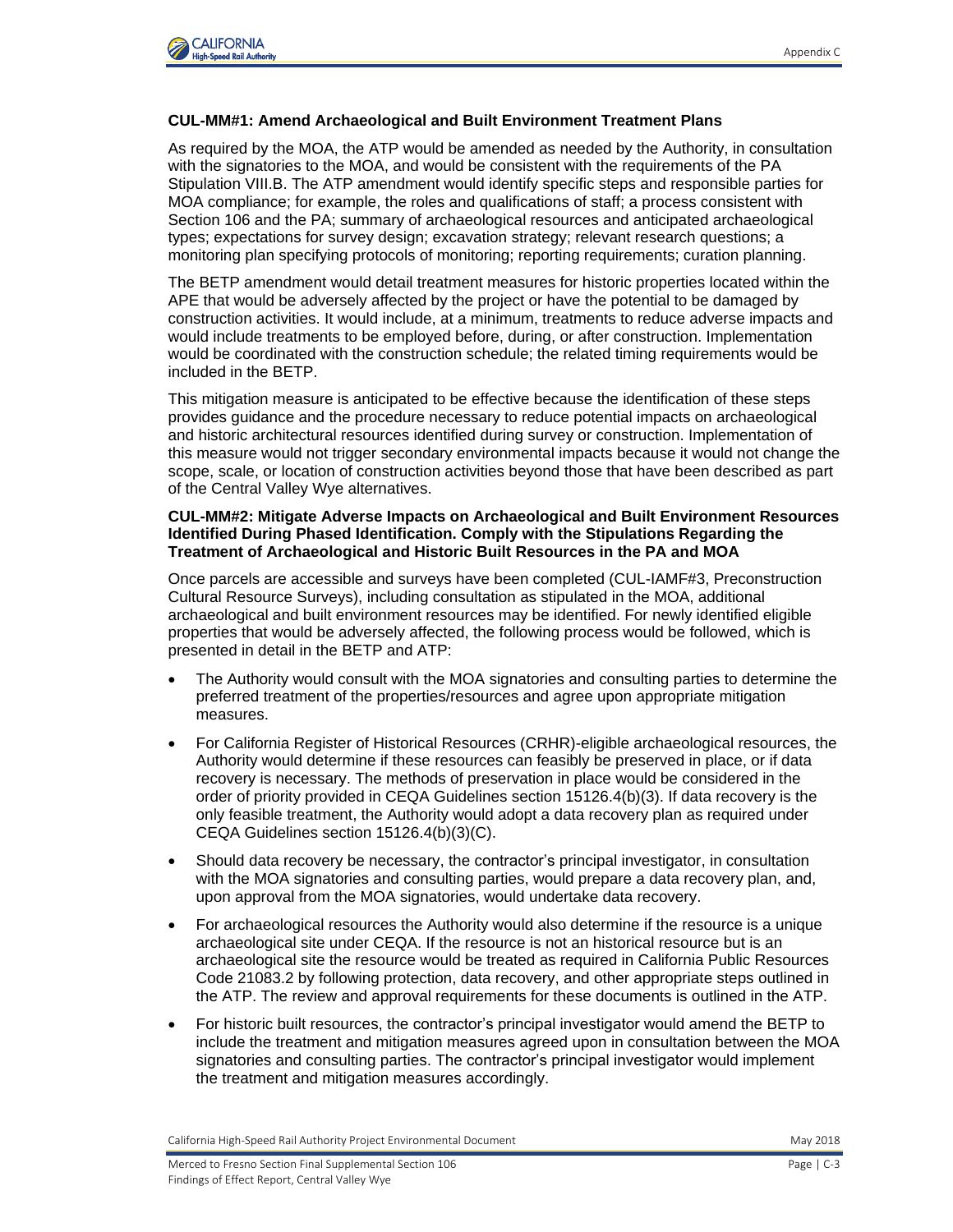### **CUL-MM#3: Halt Work in the Event of an Archaeological Discovery and Comply with the PA, MOA, ATP, and all State and Federal Laws, as Applicable**

Should there be an unanticipated discovery during construction (any ground-disturbing activities), the contractor would follow the procedures for unanticipated discoveries as stipulated in the PA, MOA, and associated ATP. The procedures must also be consistent with the Secretary of the Interior's Standards and Guidelines for Archaeology and Historic Preservation (48 Fed. Reg. 44716-42), as amended (National Park Service) and Guidelines for the Implementation of CEQA, as amended (Title 14 Cal. Code Regs. Chapter 3, Article 9, Sections 15120-15132). Should the discovery include human remains, the contractor, Authority, and FRA would comply with federal and state regulations and guidelines regarding the treatment of human remains, including relevant sections of Native American Graves Protection and Repatriation Act (California Health and Safety Code, § 8010 et seq.; and California Public Resources Code (CPRC) § 5097.98); and consult with the Native American Heritage Commission, tribal groups, and the SHPO.

 In the event of an unanticipated archaeological discovery, the contractor would cease work in the immediate vicinity of the find, based on the direction of the archaeological monitor or the apparent location of cultural resources if no monitor is present. If no qualified archaeologist is present, no work can commence until it is approved by the qualified archaeologist in accordance with the MOA, ATP, and monitoring plan. The contractor's qualified archaeologist would assess the potential significance of the find and make recommendations for further evaluation and treatment as necessary. These steps may include evaluation for the CRHR and National Register of Historic Places (NRHP) and necessary treatment to resolve significant effects if the resource is an historical resource or historic property. If, after documentation is reviewed and approved by the Authority and FRA, and the SHPO concurs that the resource is eligible for the NRHP, or the Authority determines it is eligible for the CRHR, preservation in place would be considered by the Authority in the order of priority provided in CEQA Guidelines section 15126.4(b)(3) and in consultation with the signatories and consulting parties to the MOA. If data recovery is the only feasible mitigation the contractor's qualified principal investigator would prepare a data recovery plan as required under CEQA Guidelines § 15126.4(b)(3)(C), the MOA, and ATP, for the Authority's approval.

The contractor would notify the Authority, who would notify the California State Lands Commission (CSLC), if the find is a cultural resource on or in the submerged lands of California and consequently under the jurisdiction of the CSLC. The Authority would comply with all applicable rules and regulations promulgated by CSLC with respect to cultural resources in submerged lands.

If human remains are discovered on state-owned or private lands, the contractor would contact the relevant county coroner to allow the coroner to determine if an investigation regarding the cause of death is required. If no investigation is required and the remains are of Native American origin, the Authority would contact the Native American Heritage Commission to identify the most likely descendant. The most likely descendant would be empowered to reinter the remains with appropriate dignity. If the most likely descendant fails to make a recommendation the remains would be reinterred in a location not subject to further disturbance and the location would be recorded with the Native American Heritage Commission and relevant information center of the California Historical Resources Information System.

If human remains are part of an archaeological site, the Authority and contractor would, in consultation with the MLD and other consulting parties, consider preservation in place as the first option, in the order of priority called for in CEQA Guidelines section 15126.4(b)(3).

In consultation with the relevant Native American tribes, the Authority may conduct scientific analysis on the human remains if called for under a data recovery plan and amenable to all consulting parties. The Authority would work with the most likely descendant to satisfy the requirements of California Public Resources Code section 5097.98. Performance tracking of this mitigation measure would be based on successful implementation and approval of the documentation by the SHPO and appropriate consulting parties.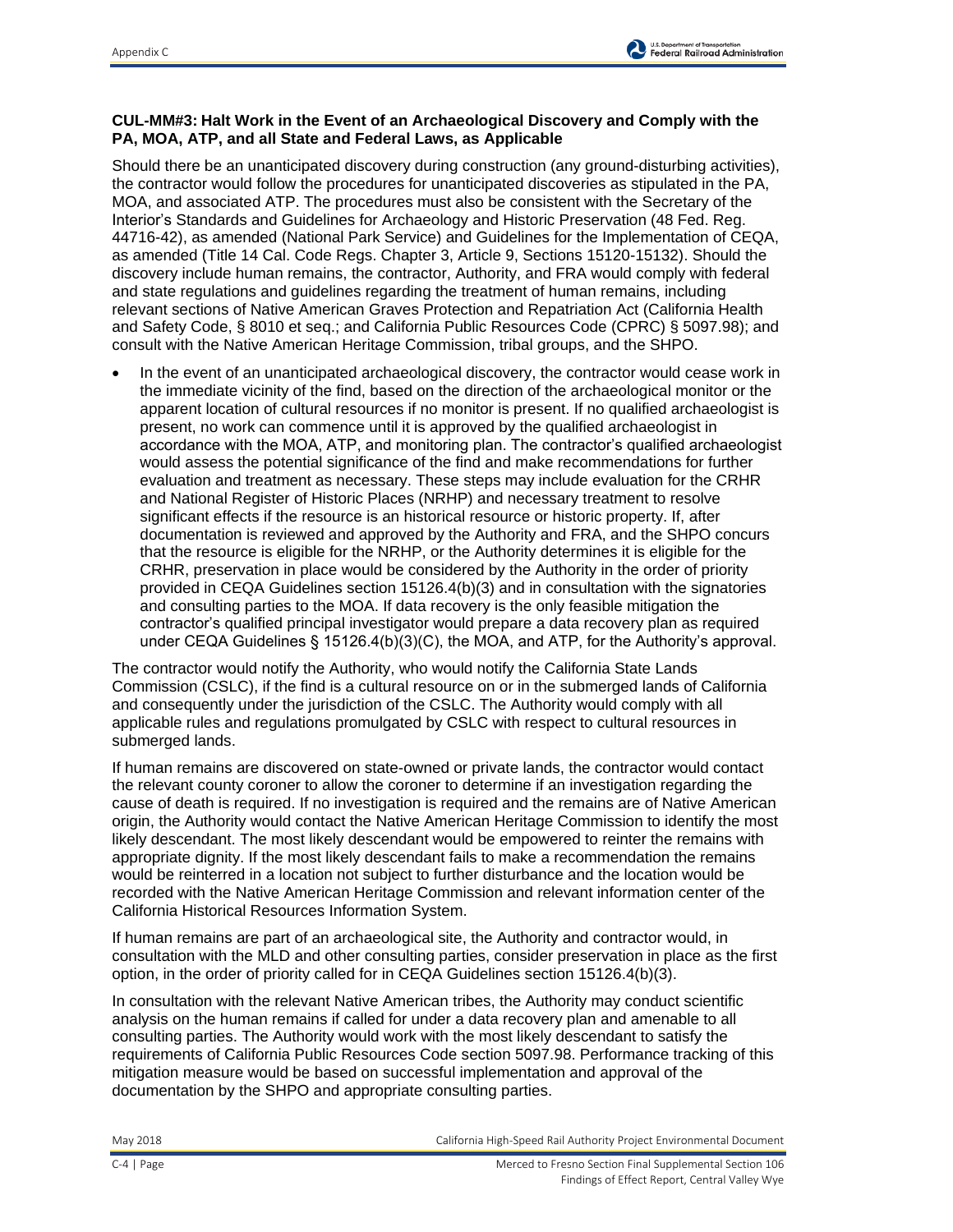

## **Property-Specific Measures and Conditions Proposed to Avoid Adverse Effects on Historic Properties**

*California High-Speed Rail Statewide Draft Project Environmental Impact Report/ Environmental Impact Statement, Appendix 2-B, Impact Avoidance and Minimization Features (Authority and* FRA 2017a) describes planning requirements to avoid impacts on cultural resources. Mitigation measures were presented in the Merced to Fresno Section MOA (Authority and FRA 2012) for historic properties affected by the Merced to Fresno Section, including the Robertson Boulevard Tree Row. The Draft Supplemental EIR/EIS (Authority and FRA 2017b) describes mitigation measures for historic properties in the Central Valley Wye alternatives and electrical interconnections and network upgrades (EINU), and these measures are described in *Measures and Conditions Proposed to Avoid Adverse Effects on Unknown Historic Properties* of this appendix.

All Central Valley Wye alternatives would result in partial destruction of a portion of one known historic resource, the Robertson Boulevard Tree Row, this effect under Section 106 would be adverse. The Authority would review the mitigation measures identified for the resource as outlined in the Merced to Fresno MOA and further consult with the signatories and interested parties on the appropriateness of all mitigation. The mitigation measures as currently determined (**CUL-MM#4 Mitigation for Permanent Demolition, Destruction, Relocation, or Alteration of Historic Architectural Resources or Setting—Robertson Boulevard Tree Row**) would help reduce effects but they cannot fill in all the gaps in the tree row at the interchange and where the HSR would cross Robertson Boulevard or where subsequent road improvements are proposed.

If any additional historic architectural resources are discovered in the APE in the course of the surveys on as-yet inaccessible land, the Central Valley Wye alternatives' design stipulates that a plan for the protection of historic built resources and repair of inadvertent damage may be required by the MOA prior to construction (CUL-IAMF#6, Preconstruction Conditions Assessment, Plan for Protection of Historic Built Resources, and Repair of Inadvertent Damage). The plan would identify protective measures implemented prior to construction and protocols to r and repair inadvertent adverse effects on historic properties potentially caused by construction activities.

Further, the Authority requires that the built environment monitoring plan be amended prior to construction and implemented prior to ground-disturbing activities to describe the properties that would require monitoring, the type of activities or resources that would require full-time monitoring or spot checks, the required number of monitors for each construction activity, and the parameters that would influence the level of effort for monitoring (CUL-IAMF#7, Built Environment Monitoring Plan). These monitoring procedures would reduce the potential for inadvertent effects on historic architectural resources. Any potential vibration effects on as-yet-unidentified historic architectural resources would be avoided by the Central Valley Wye alternatives' design, which would require implementation of the protection measures developed in the plan for protection of historic resources and repair of inadvertent damage and in the built environment treatment plan (CUL-IAMF#8, Implement Protection and Stabilization Measures). These measures would include alternative construction methods for addressing potential vibration effects on historic properties during construction.